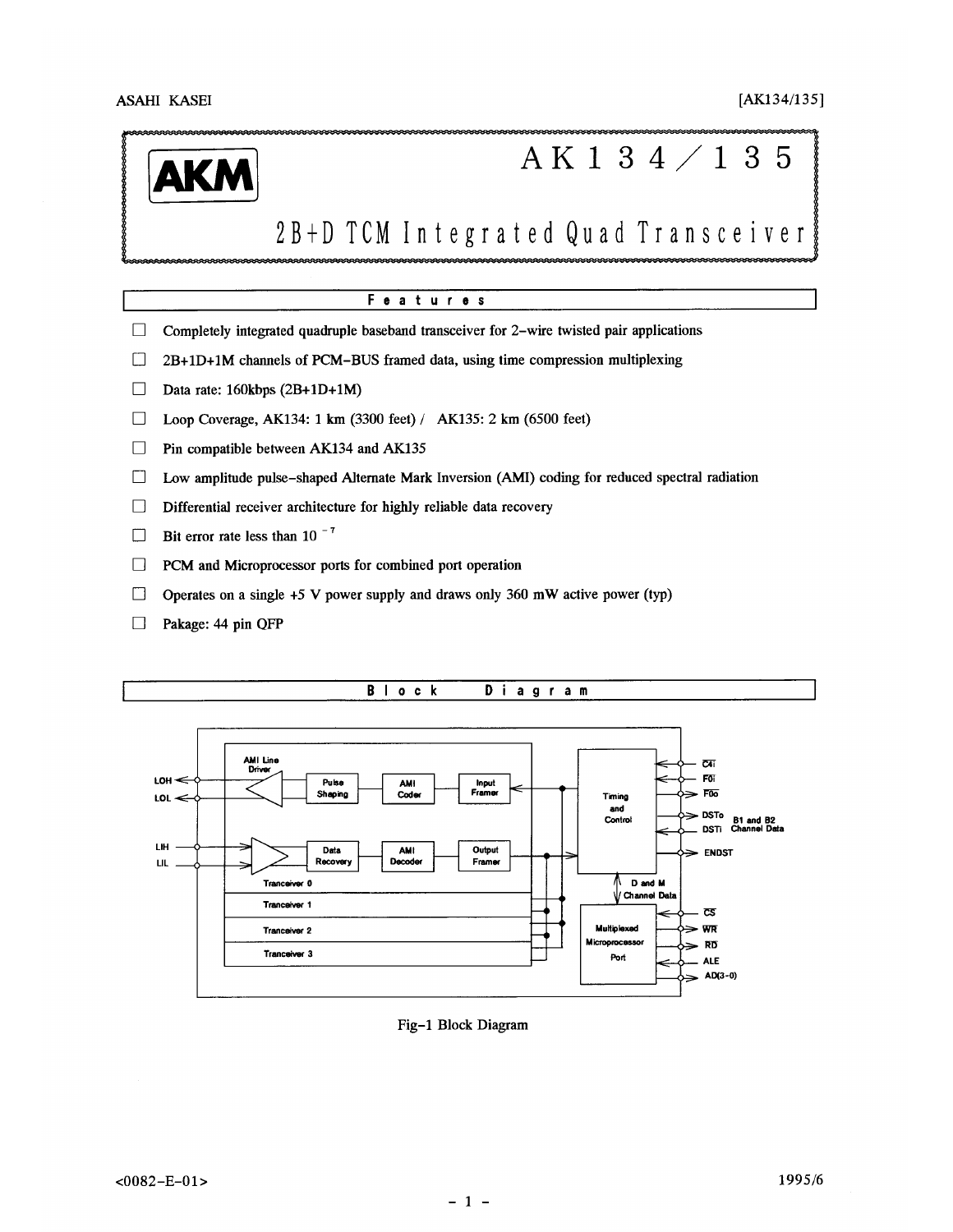

The AK134/135 is a fully integrated quad transceiver for high-speed data transmission over unshielded twisted-pair subscriber loops. The device transmits at 160 kbps (line rate 512 kbps) over a single twisted pair wire, using a Time Compression Multiplex (TCM) transmission scheme.

The AK134/135 provides transparent, burst mode transmission of 2B+1D+1M channels in subscriber loop applications, typically KTS or PBX systems. It operates up to 1 km (AK130) / 2 km (AK131) on 0.5mm (24AWG) LOCAP station cable. The AK134/135 is designed for use in Line Termination (LT) (Master-only) applications. It uses a 2048 kbps synchronous serial PCM-BUS.

#### Pin assignment ш



П Ordering information

| <b>AK134-VQ</b> | $0 \sim 70 °C$ | 44 pin QFP |
|-----------------|----------------|------------|
| <b>AK135-VQ</b> | $0 \sim 70$ °C | 44 pin QFP |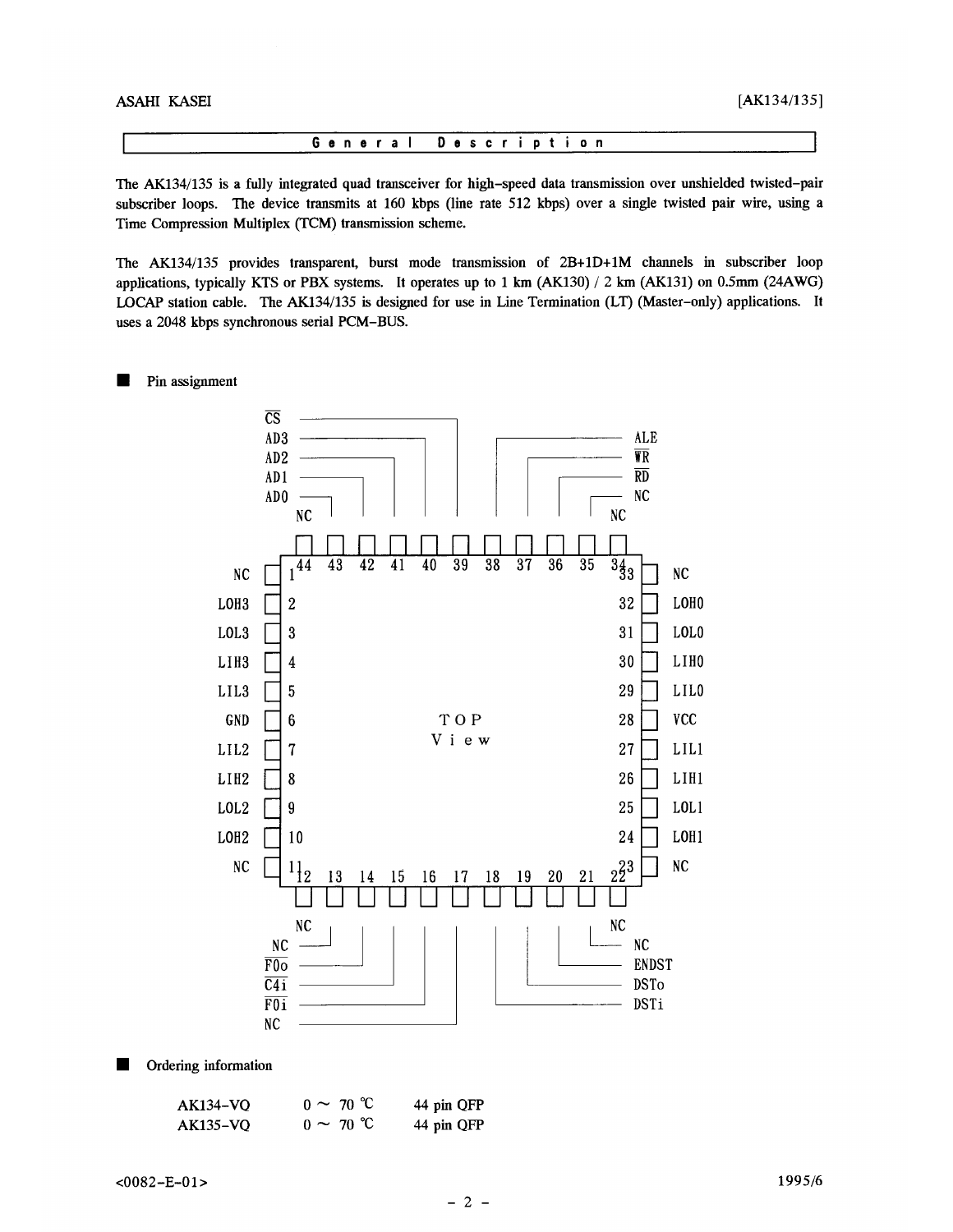$\overline{\phantom{a}}$ 

|                                    | Function<br>Pin<br>$\prime$                  |                          |                                                                                                            |  |  |  |  |
|------------------------------------|----------------------------------------------|--------------------------|------------------------------------------------------------------------------------------------------------|--|--|--|--|
| $Pin$ #                            | Symbo1                                       | I/0                      | Function                                                                                                   |  |  |  |  |
| 1                                  | NC                                           |                          | No connection.                                                                                             |  |  |  |  |
| $\overline{2}$                     | LOH <sub>3</sub>                             | $\mathbf{0}$             | Differential output #3. Idle level at these outputs is                                                     |  |  |  |  |
| $\bf{3}$                           | LOL3                                         | 0                        | VCC/2. A positive mark results in a voltage of $VCC/2 + 1.25$                                              |  |  |  |  |
|                                    |                                              |                          | V at LOH and $VCC/2 - 1.25$ V at LOL.                                                                      |  |  |  |  |
| $\overline{\mathbf{4}}$            | LIH <sub>3</sub>                             | $\bf{I}$                 | Differential input #3. These inputs are insensitive to the                                                 |  |  |  |  |
| 5                                  | LIL3                                         | I                        | polarity of the receive signal.                                                                            |  |  |  |  |
| 6                                  | GND                                          |                          | Ground.                                                                                                    |  |  |  |  |
| 7                                  | LIL <sub>2</sub>                             | I                        | Differential input #2.                                                                                     |  |  |  |  |
| 8                                  | L1H2                                         | $\bf{I}$                 |                                                                                                            |  |  |  |  |
| 9                                  | LOL <sub>2</sub>                             | 0                        | Differential output #2.                                                                                    |  |  |  |  |
| 10                                 | LOH <sub>2</sub>                             | 0                        |                                                                                                            |  |  |  |  |
| 11                                 | NC                                           |                          | No connection.                                                                                             |  |  |  |  |
| 12                                 | NC                                           |                          |                                                                                                            |  |  |  |  |
| 13                                 | NC                                           |                          |                                                                                                            |  |  |  |  |
| 14                                 | F0 <sub>o</sub>                              | $\mathbf{0}$             | Frame Pulse Out.<br>An 8 kHz, 244-ns wide active low pulse                                                 |  |  |  |  |
|                                    |                                              |                          | indicating the end of the device's active channel time on                                                  |  |  |  |  |
|                                    |                                              |                          | the PCM-BUS.<br>Used to daisy-chain up to $4$ AK134/135 on the                                             |  |  |  |  |
|                                    |                                              |                          | same PCM-BUS                                                                                               |  |  |  |  |
| 15                                 | $\overline{C4i}$                             | $\mathbf{I}$             | 4.096 MHz master clock input. PCM-BUS clock used to<br>established bit-cell boundaries for the serial bus. |  |  |  |  |
| 16                                 | $\overline{F0i}$                             | $\mathbf I$              | Frame Pulse In. An 8 kHz, 244-ns wide active low pulse                                                     |  |  |  |  |
|                                    |                                              |                          | indicating the beginning of the device's active time on the                                                |  |  |  |  |
|                                    |                                              |                          | PCM-BUS.                                                                                                   |  |  |  |  |
| 17                                 | NC                                           |                          | No connection.                                                                                             |  |  |  |  |
| 18                                 | <b>DSTi</b>                                  | $\bf{I}$                 | A 2.048 Mbps serial PCM-BUS input.                                                                         |  |  |  |  |
| 19                                 | <b>DSTo</b>                                  | $\bf{0}$                 | A 2.048 Mbps serial PCM-BUS output.                                                                        |  |  |  |  |
| 20                                 | <b>ENDST</b>                                 | $\bf{0}$                 | External Driver Enable. An active high enable signal output                                                |  |  |  |  |
|                                    |                                              |                          | for external line drivers.                                                                                 |  |  |  |  |
| 21                                 | NC                                           | $\overline{\phantom{0}}$ | No connection.                                                                                             |  |  |  |  |
| 22                                 | NC                                           |                          |                                                                                                            |  |  |  |  |
| 23                                 | NC                                           |                          |                                                                                                            |  |  |  |  |
| 24                                 | LOH1                                         | 0                        | Differential output #1.                                                                                    |  |  |  |  |
| 25                                 | LOL1                                         | 0                        |                                                                                                            |  |  |  |  |
| 26                                 | L <sub>III1</sub>                            | $\mathbf I$              | Differential input #1.                                                                                     |  |  |  |  |
| 27                                 | LIL1                                         | I                        |                                                                                                            |  |  |  |  |
| $\overline{28}$                    | VCC                                          |                          | +5 V power supply input.                                                                                   |  |  |  |  |
| 29                                 | LIL <sub>0</sub>                             | I                        | Differential input #0.                                                                                     |  |  |  |  |
| 30                                 | LIH <sub>0</sub>                             | I                        |                                                                                                            |  |  |  |  |
| 31                                 | LOL <sub>0</sub>                             | $\bf{0}$                 | Differential output #0.                                                                                    |  |  |  |  |
| 32                                 | LOH <sub>0</sub>                             | 0                        |                                                                                                            |  |  |  |  |
| 33                                 | NC                                           | ÷,                       | No connection.                                                                                             |  |  |  |  |
| 34                                 | NC                                           |                          |                                                                                                            |  |  |  |  |
| 35                                 | NC                                           |                          |                                                                                                            |  |  |  |  |
| $\overline{36}$<br>$\overline{37}$ | $\overline{RD}$<br>$\overline{\mathbf{Y}}$ R | L                        | Active low Read signal.                                                                                    |  |  |  |  |
|                                    |                                              | I<br>I                   | Active low Write signal.<br>Address Latch Enable.                                                          |  |  |  |  |
| 38                                 | ALE                                          |                          | The address is latched by the falling                                                                      |  |  |  |  |
|                                    |                                              |                          | edge of ALE.                                                                                               |  |  |  |  |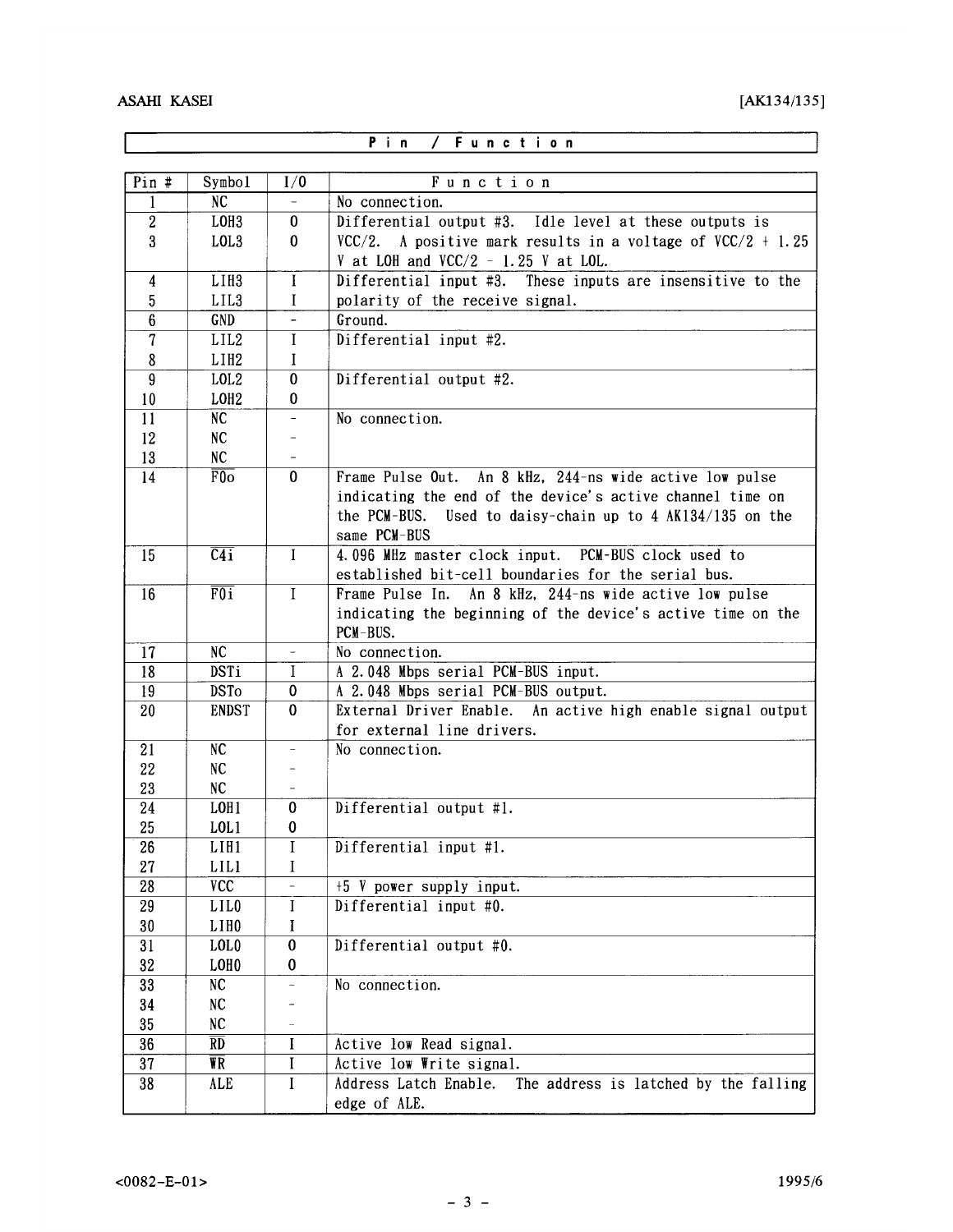# $[AK134/135]$

# **ASAHI KASEI**

| Pin # | Symbol                 | 1/0 | Function                                                   |
|-------|------------------------|-----|------------------------------------------------------------|
| 39    | $\overline{\text{CS}}$ |     | Chip Select. Active low Chip Select signal for the         |
|       |                        |     | microprocessor port.                                       |
| 40    | AD3                    | I/O | Address/Data Bus lines. Bidirectional multiplexed Address/ |
| 41    | AD2                    | I/0 | Data Bus.                                                  |
| 42    | AD 1                   | 1/0 |                                                            |
| 43    | AD0                    | I/0 |                                                            |
| 44    | NC                     |     | No connection.                                             |

#### Absolute **Maximum Ratings**

| Parameter                 | Symbol            | $m_1n_2$    | max                   | units  |
|---------------------------|-------------------|-------------|-----------------------|--------|
| Supply Voltage            | Vec               | $-0.3$      | 7.0                   |        |
| Voltage on any $I/O$ pin  | $V_{\text{L}}$ zo | $GND - 0.3$ | $V_{\text{cc}} + 0.3$ |        |
| Current on any I/O pin    | ہ∠∟1              | $-50$       |                       | mA     |
| Package power dissipation | P <sub>D</sub>    |             | 600                   | mW     |
| Storage Temperature       | Tstg              | -65         | 150                   | $\sim$ |

Warning: Exceeding absolute maximum ratings may cause permanent damage. Normal operation is not guaranteed at these extremes.

Voltages are with respect to ground (GND) unless otherwise stated.

Typical figures are at 25 °C and are for design aid only, not guaranteed and not subject to production testing.

| Parameter                | Symboi                | mın | typ | max         | unit        | Condition |
|--------------------------|-----------------------|-----|-----|-------------|-------------|-----------|
| Voltage<br>Supply        | $\bullet$<br>Vсс      | 75  |     | クロ<br>J. LJ |             |           |
| Temperature<br>Operating | $\mathbf{r}$<br>1 O P |     |     | 70          | $\sim$<br>∼ |           |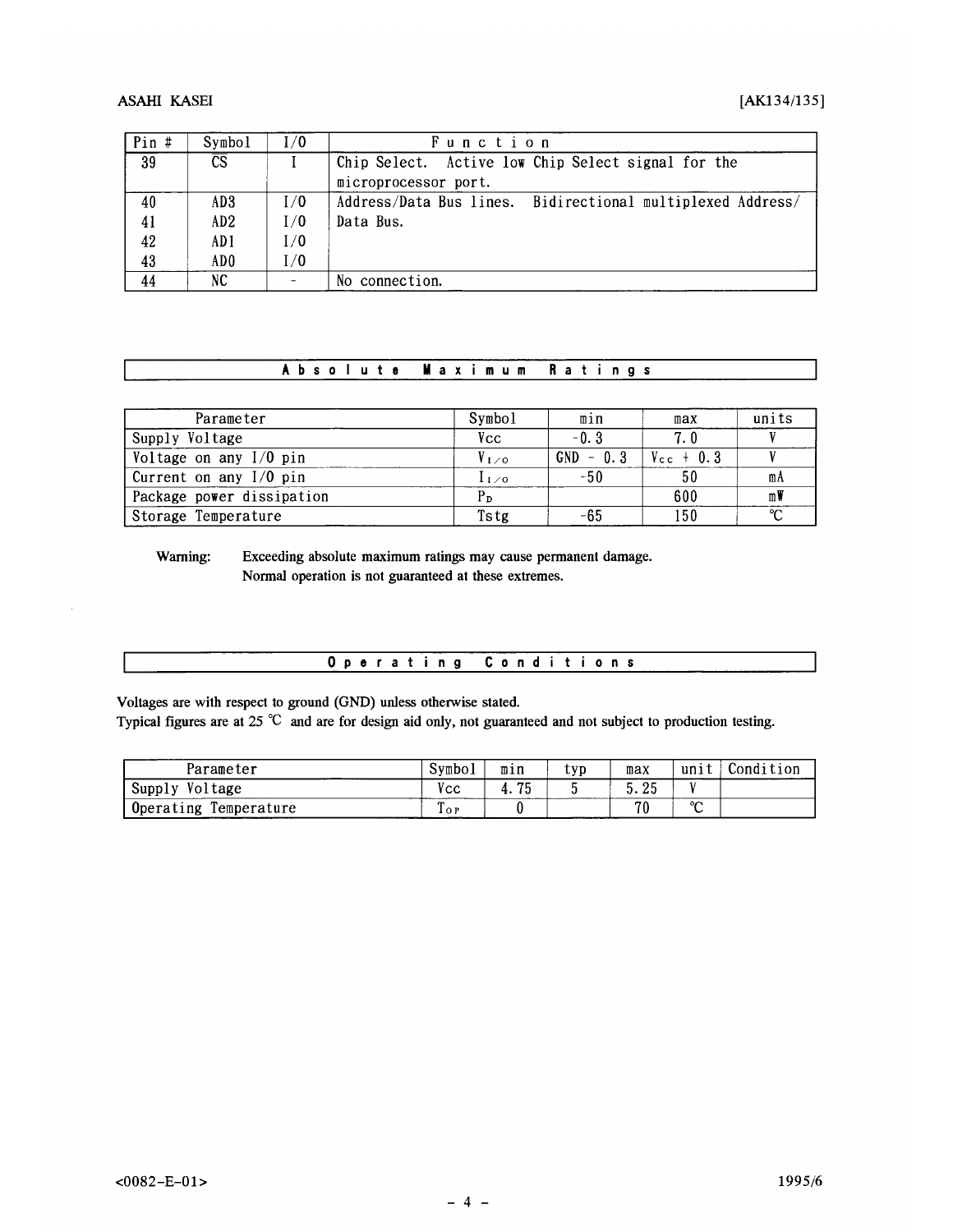# DC Electrical Characteristics

- Clocked operation over recommended temperature ranges and power supply voltages.

| Parameter                            | Symbol           | min | typ | max | unit    | Condition               |
|--------------------------------------|------------------|-----|-----|-----|---------|-------------------------|
| Supply current(Transmitting a space) | I c c            |     |     | 58  | mA      | 15pF load               |
| Supply current(Transmitting a mark)  | $I_{c c}$        |     |     | 72  | mA      | 15pF load               |
| Input high voltage                   | V <sub>I H</sub> | 2.0 |     | -   | V       | $Note-2$                |
| Input low voltage                    | $V_{LL}$         |     |     | 0.8 | V       | $Note-2$                |
| Output high voltage                  | $V_{OH}$         | 2.4 |     |     | V       | $I_{OH} = 40 \mu A$     |
| Output low voltage                   | $V_{OL}$         |     |     | 0.4 | V       | $IoL=1.6mA$             |
| Output high voltage                  | $V_{\text{oH}}$  | 4.6 |     |     | V       | $I_{OH} = 10 \mu A$     |
| Output low voltage                   | $V_{\text{oL}}$  |     |     | 0.4 | V       | $I_{OL} = 10 \mu A$     |
| Output high current                  | Tон              |     |     | 40  | $\mu$ A | $V_{\text{oH}}=2.4V$    |
| Output low current                   | lot              |     |     | 1.6 | mA      | $V_{\text{o L}} = 0.4V$ |
| Input leakage current (Note-1)       | $l_{LL}$         |     | ± J | ±10 | $\mu$ A | $Note-3$                |

Note-1: And output buffer leakage, when tristated.

Note-2: Digital input

Note-3: Input between VCC and GND

# AC Electrical Characteristics - Clock timing

| Parameter           | Symbo1  | mın | typ         | max        | unit         | Condition |
|---------------------|---------|-----|-------------|------------|--------------|-----------|
| Operating frequency | ıс      |     | 4.096       |            | MHz          |           |
| Frequency tolerance | ጡ<br>ıс |     | <b>DOM:</b> | $\pm 1000$ | ppm          |           |
| Clock duty cycle    |         | 40  | 50          | 60         | $\mathbf{a}$ |           |

Analog Characteristics

| Parameter                            | Symbo1        | min  | typ | max |    | unit   Condition  |
|--------------------------------------|---------------|------|-----|-----|----|-------------------|
| Transmit differential amplitude      | $V_{A0}$      | 2.2  | 2.5 | 2.8 | Vp | $RL = 800 \Omega$ |
| Transmit common mode offset          | <b>XCMR</b>   |      |     | ±75 | mV | Note-1            |
| Transmit pulse output rise/fall time | $T_{\rm DRF}$ |      |     | 400 | ns |                   |
| Receive differential input amplitude |               | 0.35 |     | 5   |    |                   |

Note-1: Relative to VCC/2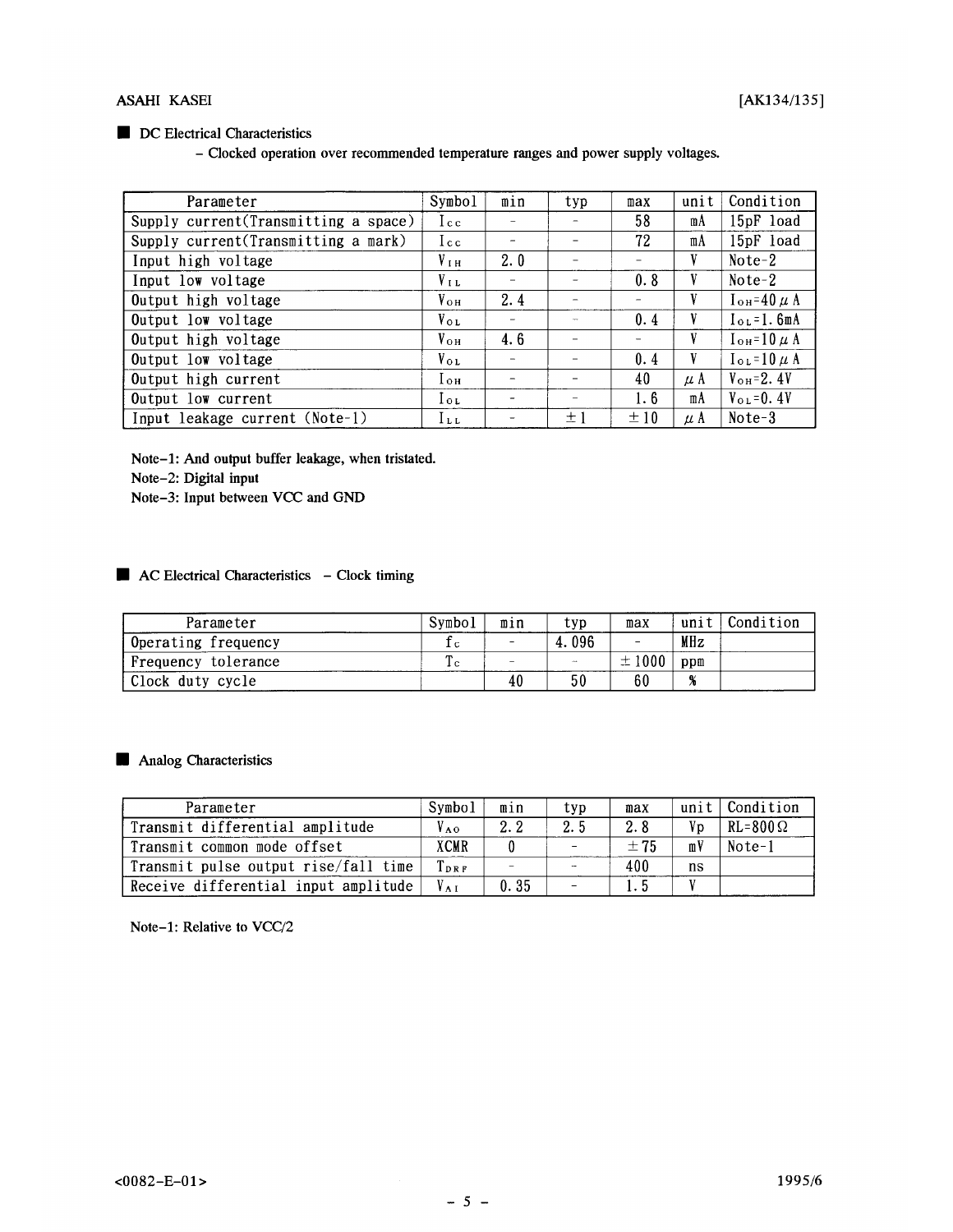# ASAHI KASEI

# AC Electrical Characteristics: PCM-BUS Timing (See Fig-2)

Timing figures are over recommended temperature and power supply voltages.

| Parameter                                 | Symbol                  | min | typ                      | max | unit | Condition |
|-------------------------------------------|-------------------------|-----|--------------------------|-----|------|-----------|
| $\overline{F0i}$ input pulse width        | <b>t</b> <sub>FPW</sub> |     | 244                      |     | ns   |           |
| Frame pulse $(\overline{F01})$ setup time | trrs                    | 50  |                          |     | ns   |           |
| Frame pulse $(F0i)$ hold time             | $t_{\texttt{FPH}}$      | 50  | $\overline{\phantom{a}}$ |     | ns   |           |
| $\overline{C4i}$ input clock period       | $t_{P4}$                |     | 244                      |     | ns   |           |
| $\overline{C4i}$ pulse width high or low  | $t_{c4W}$               |     | 122                      |     | ns   |           |
| $\overline{C4i}$ transition time          | $t_{c4T}$               |     | $\overline{\phantom{a}}$ | 11  | ns   |           |
| $\overline{F00}$ delay                    | $t_{DPD}$               |     | 20                       |     | ns   | 15pF Load |
| $\overline{F00}$ pulse width              | t <sub>DFW</sub>        |     | 244                      |     | ns   | 15pF Load |
| Serial input setup time                   | $t_{s1s}$               | 30  | $\mathbf{u}$             |     | ns   |           |
| Serial input hold time                    | $t_{\text{S1H}}$        | 50  |                          |     | ns   |           |
| Serial output delay                       | tsop                    |     | $\cdots$                 | 125 | ns   | 15pF Load |
| $\overline{C4i}$ to ENDST delay           | tсв                     |     |                          | 125 | ns   | 15pF Load |



Fig-2 PCM-BUS Timing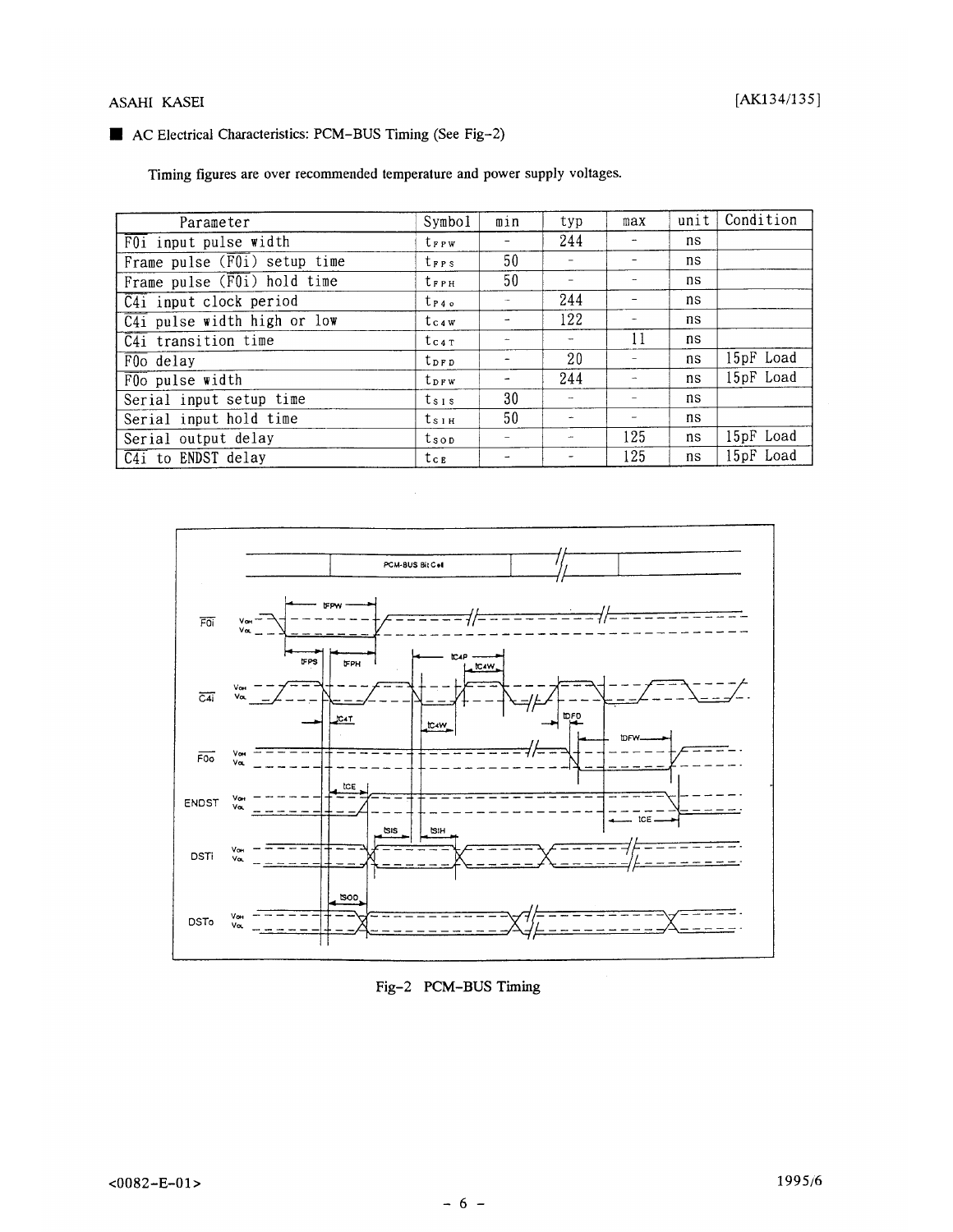# ASAHI KASEI

# AC Electrical Characteristics: Microprocessor Port Timing (See Fig-3 and Fig-4)

Timing figures are over recommended temperature and power supply voltages.

| Parameter                                                  | Symbol | Min | Max | Unit | Condition |
|------------------------------------------------------------|--------|-----|-----|------|-----------|
| ALE Cycle time                                             | Tlhlh  | 287 |     | ns   |           |
| ALE pulse width                                            | Tlhll  | 25  |     | ns   |           |
| Address setup / valid before ALE                           | Tavll  | 25  |     | ns   |           |
| Address hold after ALE                                     | Tllax  | 10  |     | ns   |           |
| $\overline{\text{CS}}$ Setup before $\overline{\text{RD}}$ | Tclrl  | 25  |     | ns   |           |
| ALE to RD                                                  | Tllrl  | 40  |     | ns   |           |
| Data hold after read                                       | Trhdx  | 0   |     | ns   |           |
| CS hold after read                                         | Trhch  | 0   |     | ns   |           |
| Data float after read                                      | Trhdz  |     | 97  | ns   |           |
| $\overline{RD}$ to ALE                                     | Trhlh  | 0   |     | ns   |           |
| RD to valid data                                           | Trldv  | ۰   | 125 | ns   |           |
| $\overline{\text{CS}}$ setup before $\overline{\text{VR}}$ | Tclw1  | 25  |     | ns   |           |
| Data setup                                                 | Tdvwh  | 40  |     | ns   |           |
| ALE to $\overline{\mathbf{W}}\overline{\mathbf{R}}$        | Tllwl  | 40  |     | ns   |           |
| $\overline{\text{CS}}$ hold after write                    | Twhch  | 0   |     | ns   |           |
| Data hold after write                                      | Twhdx  | 25  |     | ns   |           |
| WR to ALE                                                  | Twhlh  | 0   |     | ns   |           |
| $\overline{\mathbf{W}}$ pulse width                        | Twlwh  | 55  |     | ns   |           |



Fig-3 Microprocessor Port Read Cycle Timing



Fig-4 Microprocessor Port Write Cycle Timing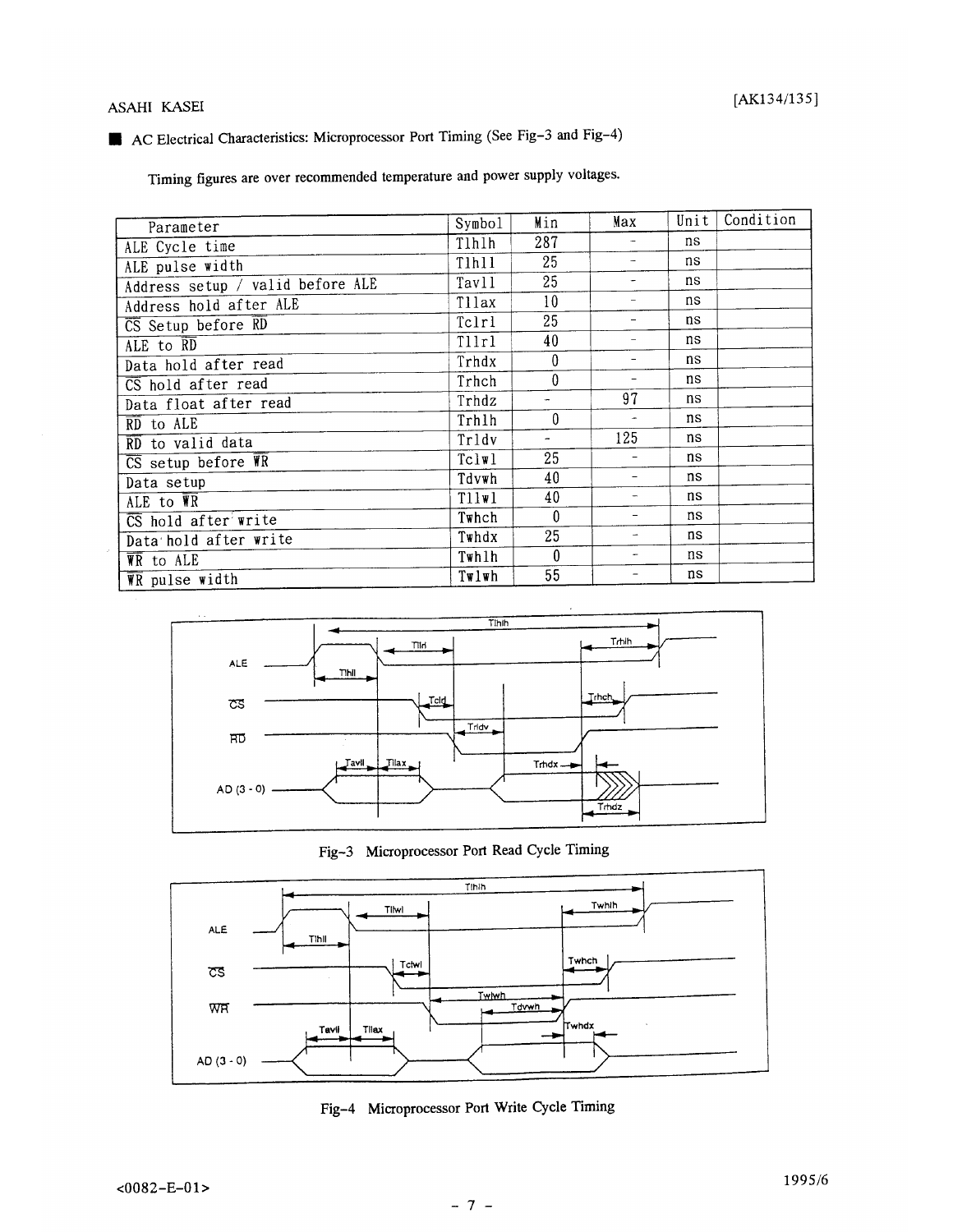The AK134/135 is a high-speed 2-wire quadrupe TCM transceiver for PBX and KTS systems. It provides 160 kbps for transparent transmission of 2B+D+M channels. It is clocked to produce self-contained AMI pulses at a line rate of 512 kbps. Designed for Line Termination (LT) master applications only, the AK134/135 allows effective full-duplex transmission of high-speed digital data over existing twisted-pair installations. AK134/135 operates over most customer premises wiring from 19 to 26 AWG. In typical systems (24 AWG), the AK134 is effective in subscriber loops of up to 1 km (3300 feet), and the AK135 is effective in subscriber loops of up to  $2 \text{ km}$  (6500 feet).

Each transmitter incorporates an 800  $\Omega$  fully differential line driver that, when coupled through two 200  $\Omega$  series termination resistors and a 2:1 step-down transformer, produces a peak line signal of 625 mV on a 100  $\Omega$  line from a single +5 V power supply. It uses AMI line coding for minimum spectral radiation and reduce RFI.

Each receiver uses a fully differential architecture to reduce the effect of impulsive noise. The adaptive data slicers and peak detectors (AK134), or the adaptive equalizer (AK135), ensure optimum signal-to-noise ratio regardless of received signal strength. These design allow data recovery with a Bit Error Rate of less than 10 $^{-7}$  over the specific operating conditions.

The system interface includes a simple PCM port and a microprocessor port. The PCM port is compatible with a variety of industry standard crosspoint switches. The microprocessor port is compatible with a multiplexed microprocessor bus.

Fig-1 is a simplified block diagram of the AK134/135. The signal received from the twisted-pair line is applied to the AK134/135 at LIH and LIL. This differential signal is processed, through the adaptive data slicer and peak detectors (AK134), or the adaptive equalizer (AK135), and then routed to the data recovery section. The recovered data signal is passed to the AMI decoder. Decoded data is then processed through the output framer to the PCM-BUS and microprocessor port registers.

## Internal Timing

The AK134/135 requires an external input clock source C4i running at 4.096 MHz ( $\pm$  1000 ppm) which is used to generate all internal clocks. The AK134/135 also requires an 8 kHz input frame pulse F0i to indicate the data frame boundaries. It provides a delayed output frame pulse F0o which can be used as an input frame pulse for other devices, allowing them to be daisy-chained on the PCM-BUS.

### Line Code

The AK134/135 transmits data encoded in self-contained AMI pulses at an effective line rate of 512 kbps. A mark is defined as a voltage differential between LOH and LOL, rather than a specific ground-referenced voltage. LOH and LOL are both held at VCC/2 for a space. See Fig-5.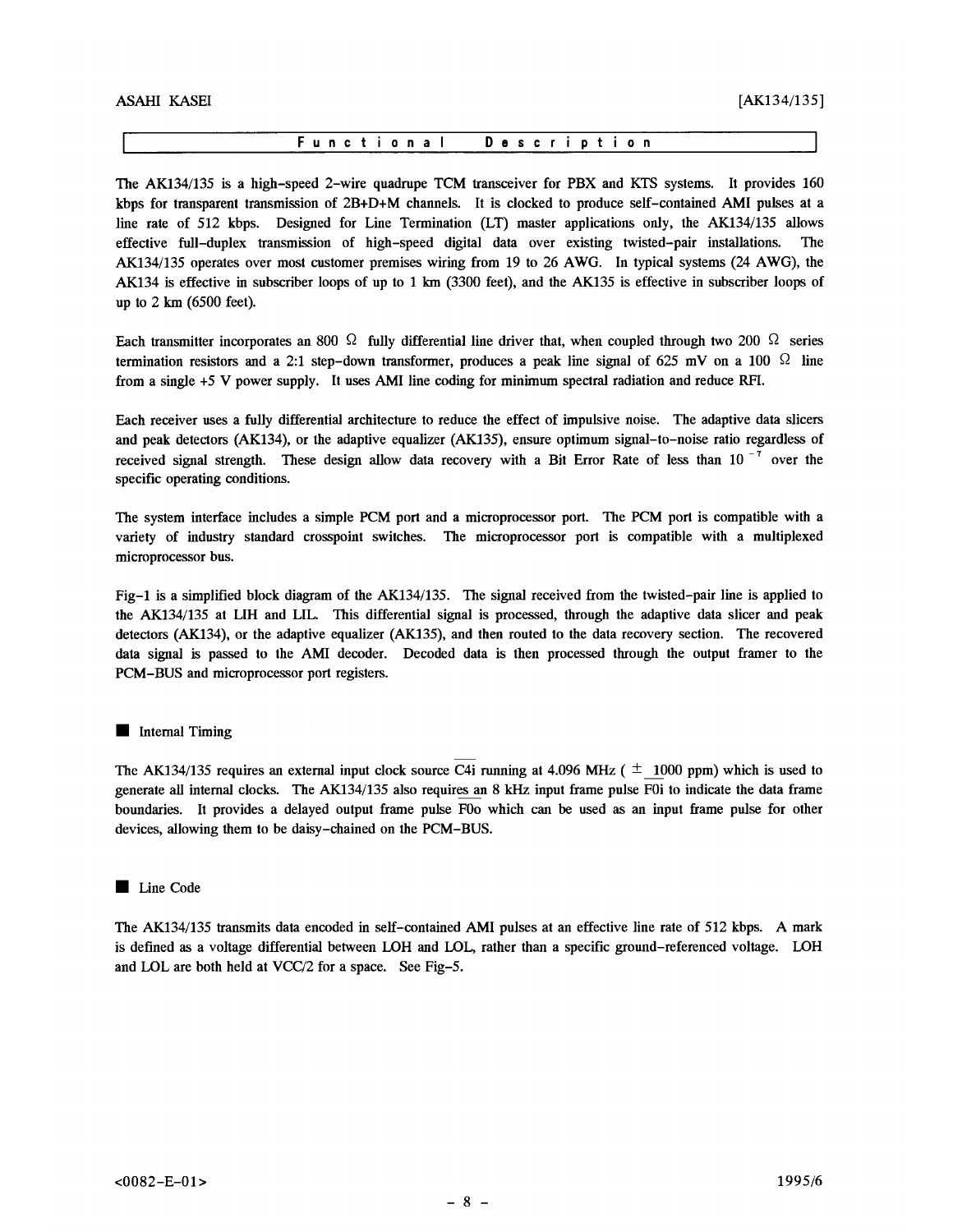

Fig-5 Self-Contained Rectangular AMI Bits

# TCM Frame Format

The AK134/135 transmits and receives high speed digital data over twisted-pair loops using the 23-bit frame format shown in Fig-6. The 20 data bits are framed by the Start Bit (SB) on one end and two Space Bits (SP) on the other end. The 8 kHz line provides 160 kbps for transparent transmission of two 64 kbps B channels, one 16 kbps D channel and one 16 kbps control and maintenance channel (M channel). The D and M channel data are available through the microprocessor port. B channel data is available on the PCM-BUS.

# PCM-BUS System Interface

One system interface to the AK134/135 is the flexible PCM-BUS. The PCM-BUS is a synchronous time-division multiplexed serial bus with data streams operating at 2048 kbps. The serial streams are divided into 125  $\mu$  sec frames made up of 32 8-bit channels. See Fig-7. Synchronization is achieved with an 8 kHz frame pulse (F0i) which identifies the framing boundaries. See Fig-8. Data is clocked into the device on the falling edge of the master clock, C4i, halfway into the bit cell. Data is clocked out on the falling edges of the master clock at the start of the bit cell.

# PCM-BUS Frame Format

Each of the four AK134/135 transceivers uses two of the 32 channels available in each PCM-BUS frame. The B1 channel data is transported in the first time slot and B2 channel data is transported in the second time slot. The first section of the quad uses time slots 0 and 1. Subsequent sections use time slots 2 through 7 as shown in Fig-9. The DSTo output is tri-stated for all remaining time slot, allowing the PCM-BUS to be shared by other devices. Up to four AK134/135 can use the same PCM-BUS. For PCM streams that must drive heavy loads, such as the system backplane, an external line buffer may be required. An active high enable (ENDST) is provided for this purpose.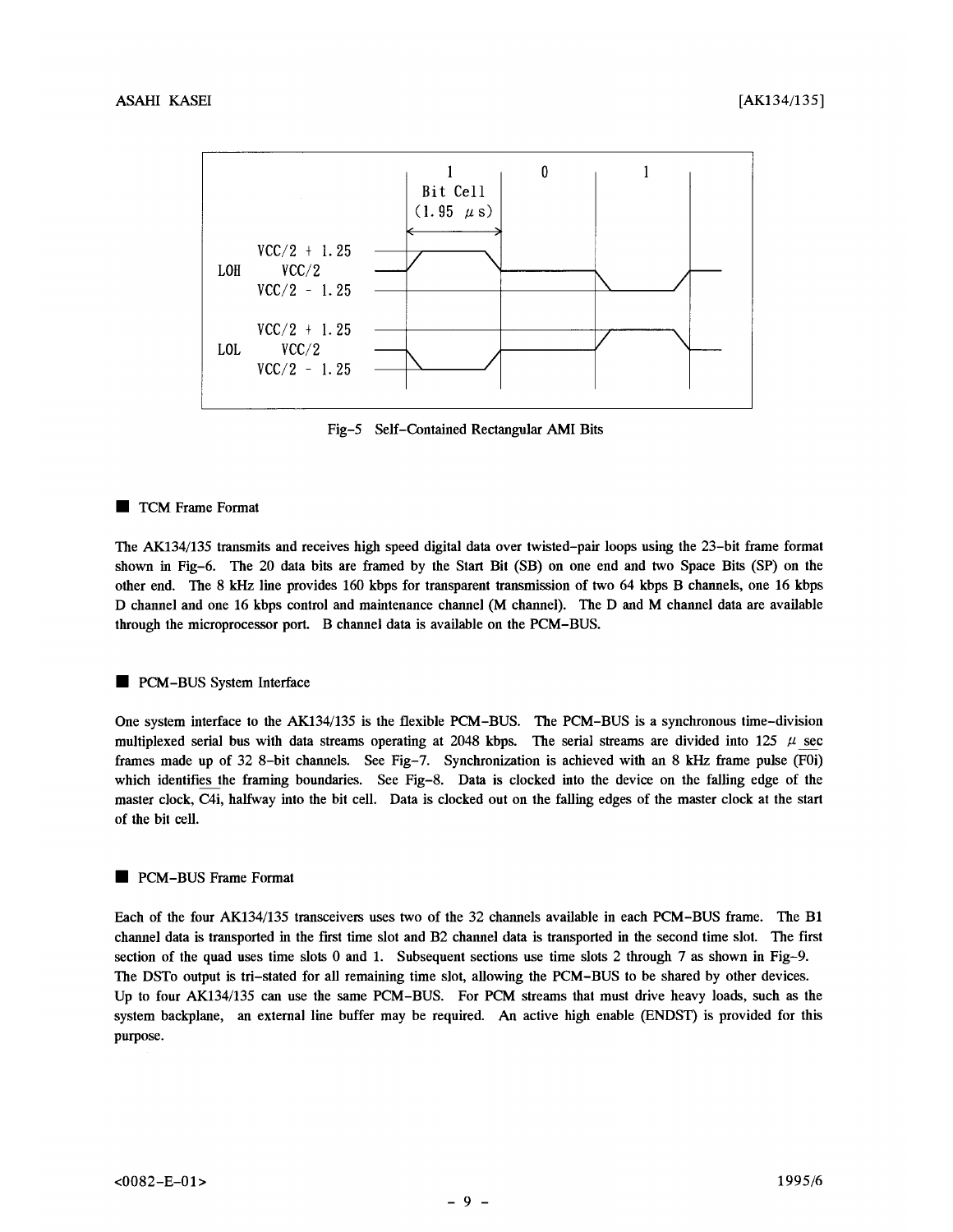

Fig-6 TCM Frame Format



Fig-7 PCM-BUS Stream Format Diagram



Fig-8 PCM-BUS Bit Cell Framing Diagram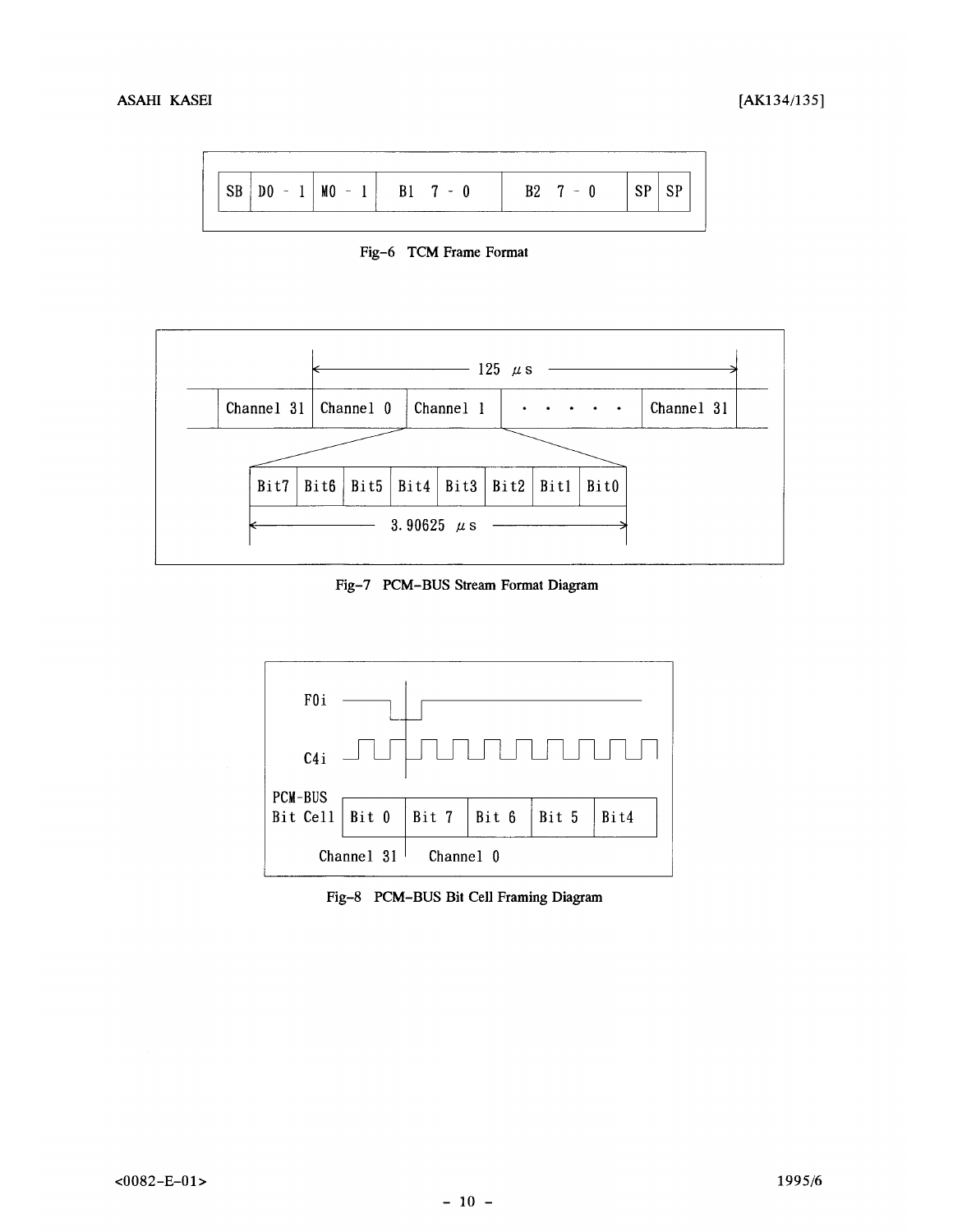

Fig-9 PCM-BUS Allocation

 $\sim$   $\epsilon$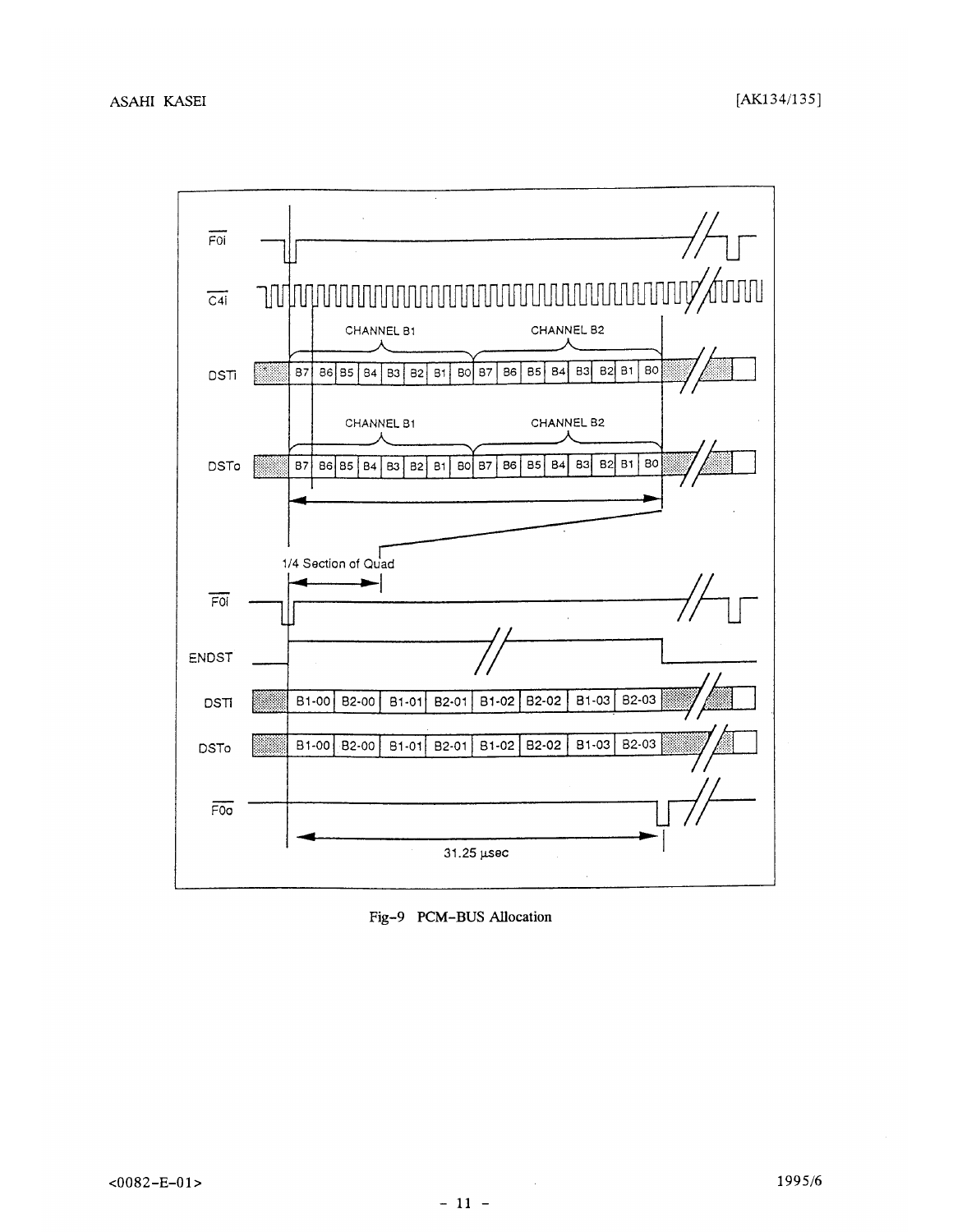### **ASAHI KASEI**

# Microprocessor Port Operation

D and M channel data is accessed directly through the multiplexed microprocessor port. Each transceiver has its own read and write registers. Each group of read and write registers is addressed separately. The first group has address 0 and subsequent groups have incremental addresses. The address is latched on the falling edge of the ALE signal. Only the two least significant bits of the address are decoded. When selected by the active low CS pin, read or write operations are enabled. It is necessary to select the appropriate AK134/135 with the CS pin if more than one is serviced by the same microprocessor. The microprocessor can access the contents of these registers during the 115  $\mu$  s period following the F0i pulse as shown in Fig-10. (Microprocessor port timing is shown in Fig-3 and Fig-4.)

The two bits from the D channel and the two bits from the M channel are accessed in a common 4-bit nibble. The band-width of the two channels can be combined to form an uncommitted 32 kbps channel, or divided into sub-rate channels to meet specific applications. The bit order in the microprocessor port is as follows:

| AD(3) | AD(2) | AD(1) | AD(0) |
|-------|-------|-------|-------|
| Dl    | D0    | M 1   | MO    |



Fig-10 Microprocessor Port Read/Write Access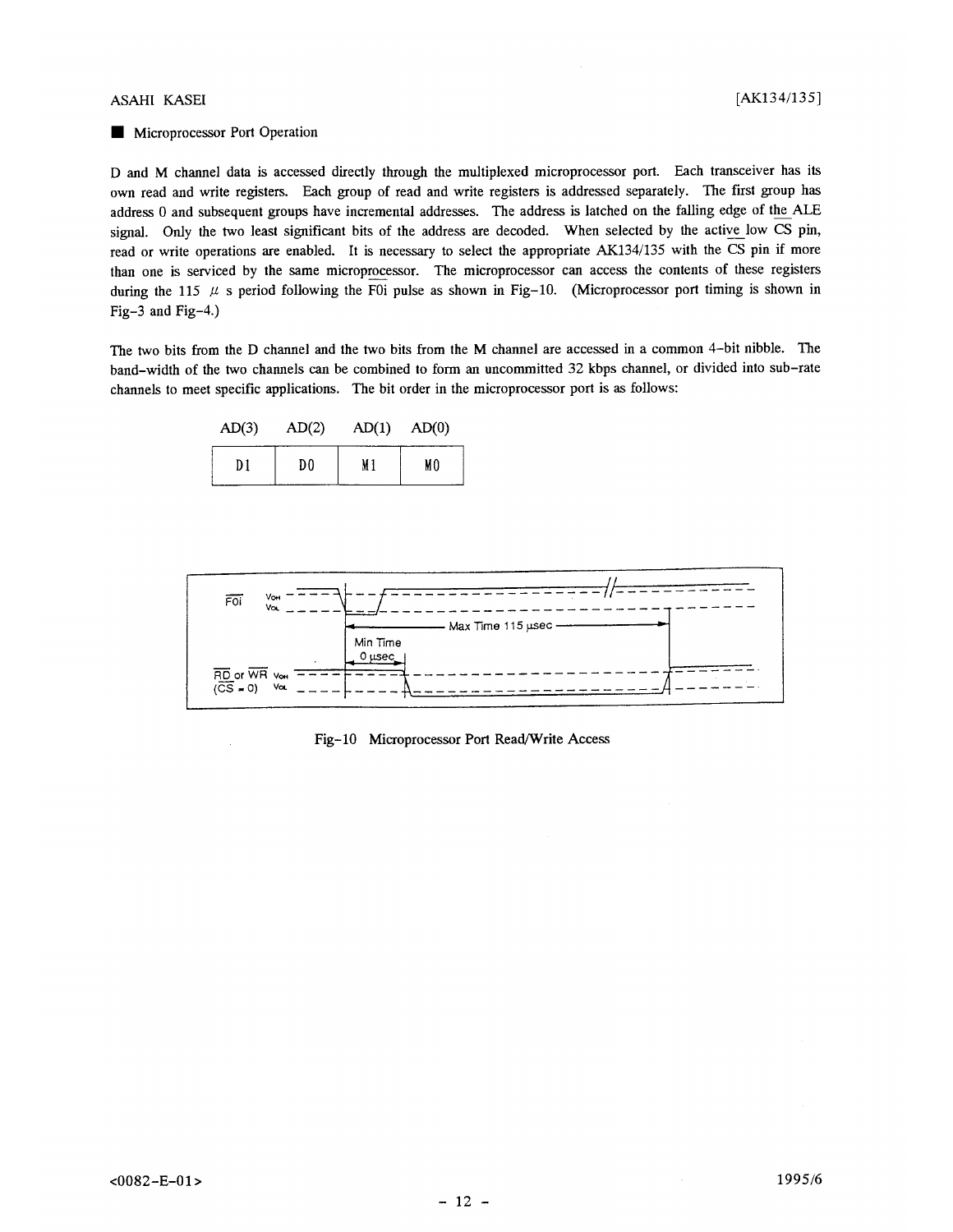# Applications

A typical AK134/135 application is shown in Fig-11.



Fig-11 Typical AK134/135 Line Card Application

 $\mathcal{A}^{\mathcal{A}}$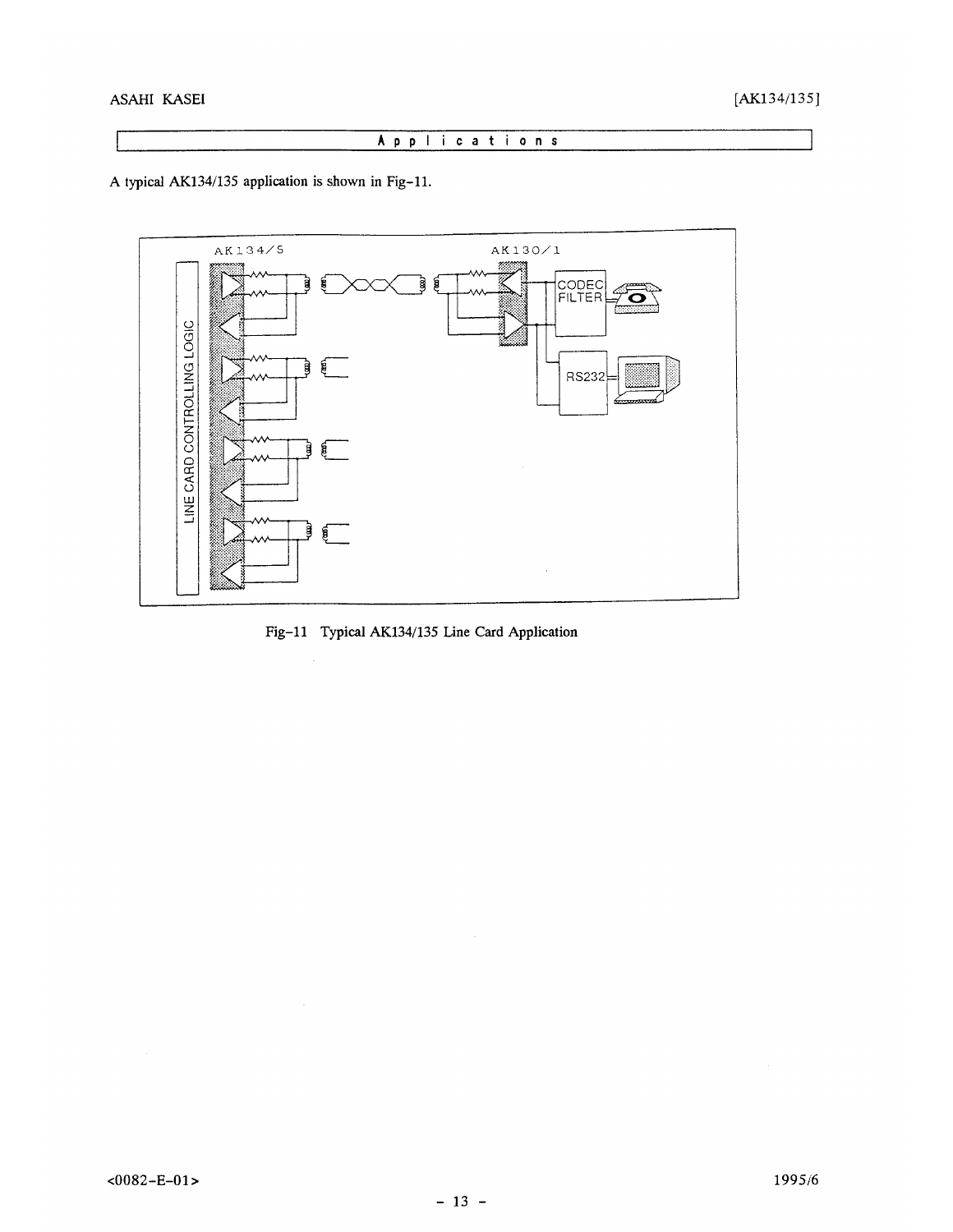Packaging Information

44 pin QFP